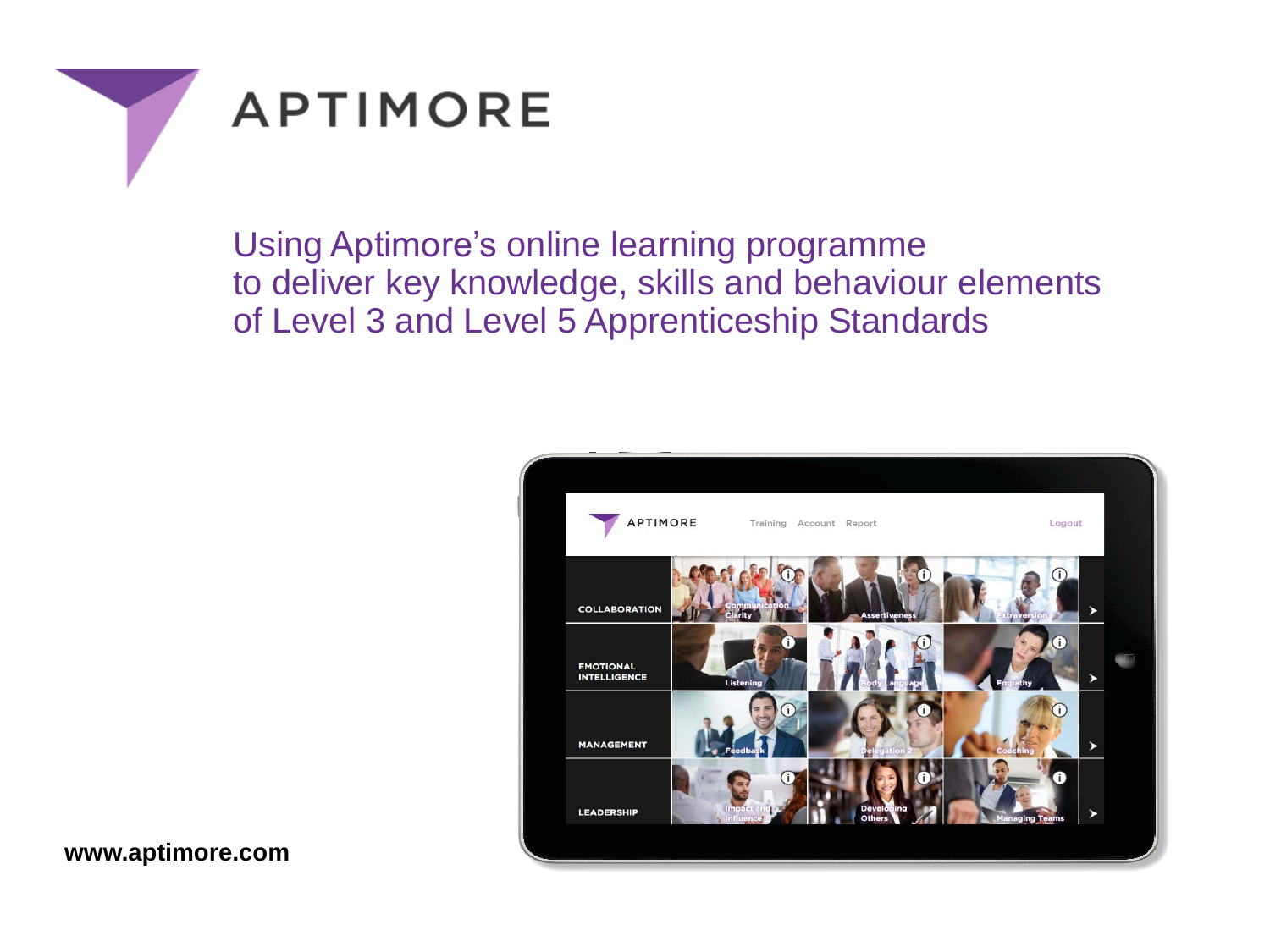Aptimore's online learning programme is an effective and economic way to deliver key knowledge, skills and behaviour elements of Level 3 and Level 5 Apprenticeship Standards.

**The following pages show how the individual elements of the Level 3 and Level 5 Apprenticeship Standards are addressed by the Aptimore online learning units.**

- Aptimore's learning units address most of the Interpersonal Excellence standards at both Level 3 (Team Leader/Supervisor) and Level 5 (Operations/Departmental Manager).
- The Aptimore learning units develop the Self-Awareness element of the Personal Effectiveness standards as well as aspects of Self-Management.
- The Aptimore learning units also underpin development of the key Behaviours defined by the standards.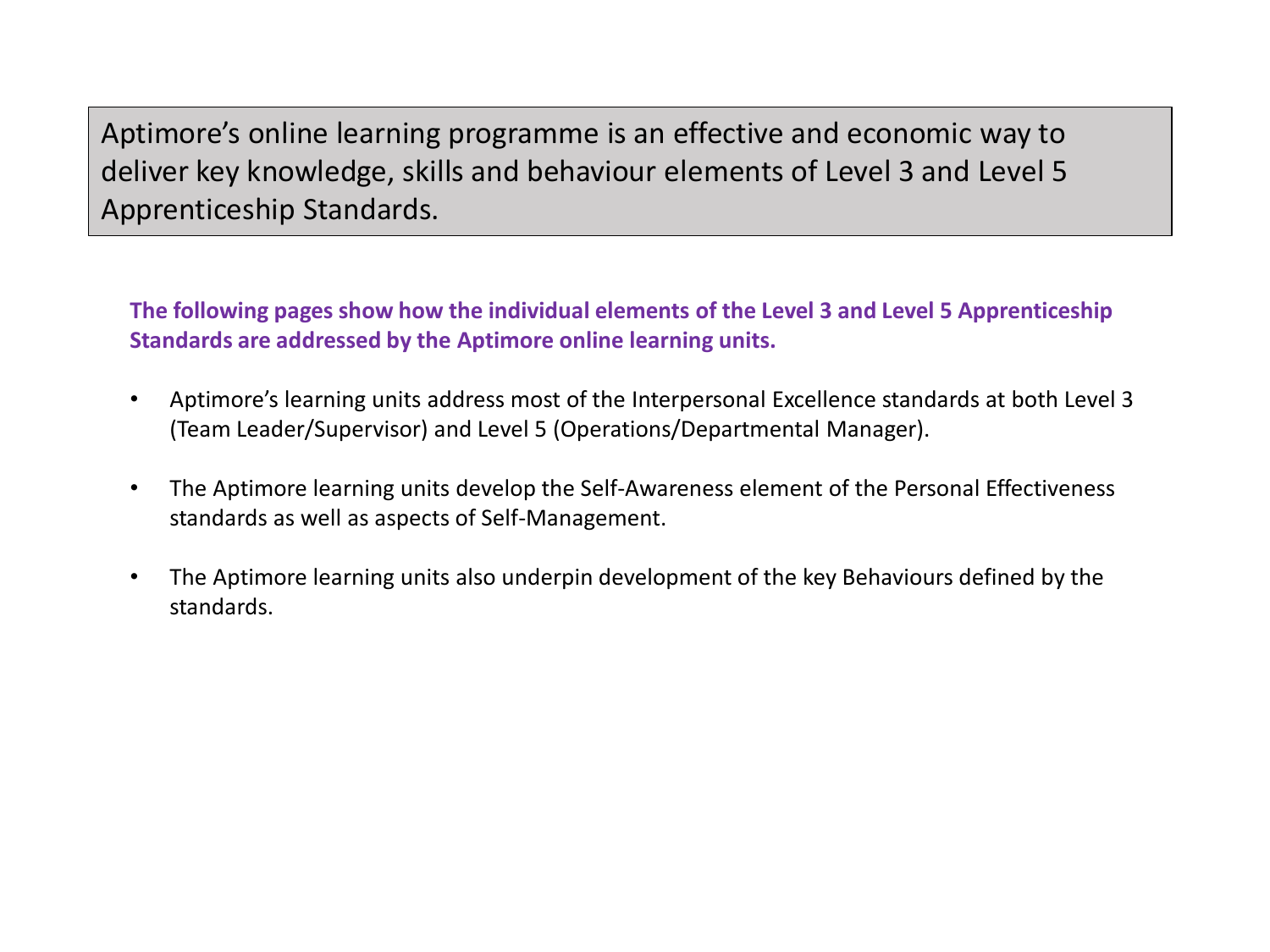The Aptimore online learning units are as follows:

| Collaboration                 | C1             | Extraversion/introversion        |
|-------------------------------|----------------|----------------------------------|
|                               | C <sub>2</sub> | <b>Assertiveness</b>             |
|                               | C <sub>3</sub> | <b>Communication Clarity</b>     |
|                               | C <sub>4</sub> | <b>Communication Tone</b>        |
|                               | C <sub>5</sub> | <b>Communication Frequency</b>   |
|                               | C <sub>6</sub> | Personality in Teams             |
| <b>Emotional Intelligence</b> | E1             | Listening                        |
|                               | E <sub>2</sub> | Empathy                          |
|                               | E <sub>3</sub> | <b>Reading Faces</b>             |
|                               | E4             | <b>Body Language</b>             |
|                               | E <sub>5</sub> | Motivation                       |
| Management                    | M1             | Delegation 1                     |
|                               | M <sub>2</sub> | Delegation 2                     |
|                               | M <sub>3</sub> | Feedback                         |
|                               | M4             | Coaching                         |
|                               | M <sub>5</sub> | <b>Handling Underperformance</b> |
| Leadership                    | L1             | Impact and Influence             |
|                               | L2             | <b>Managing Teams</b>            |
|                               | L <sub>3</sub> | Developing Others                |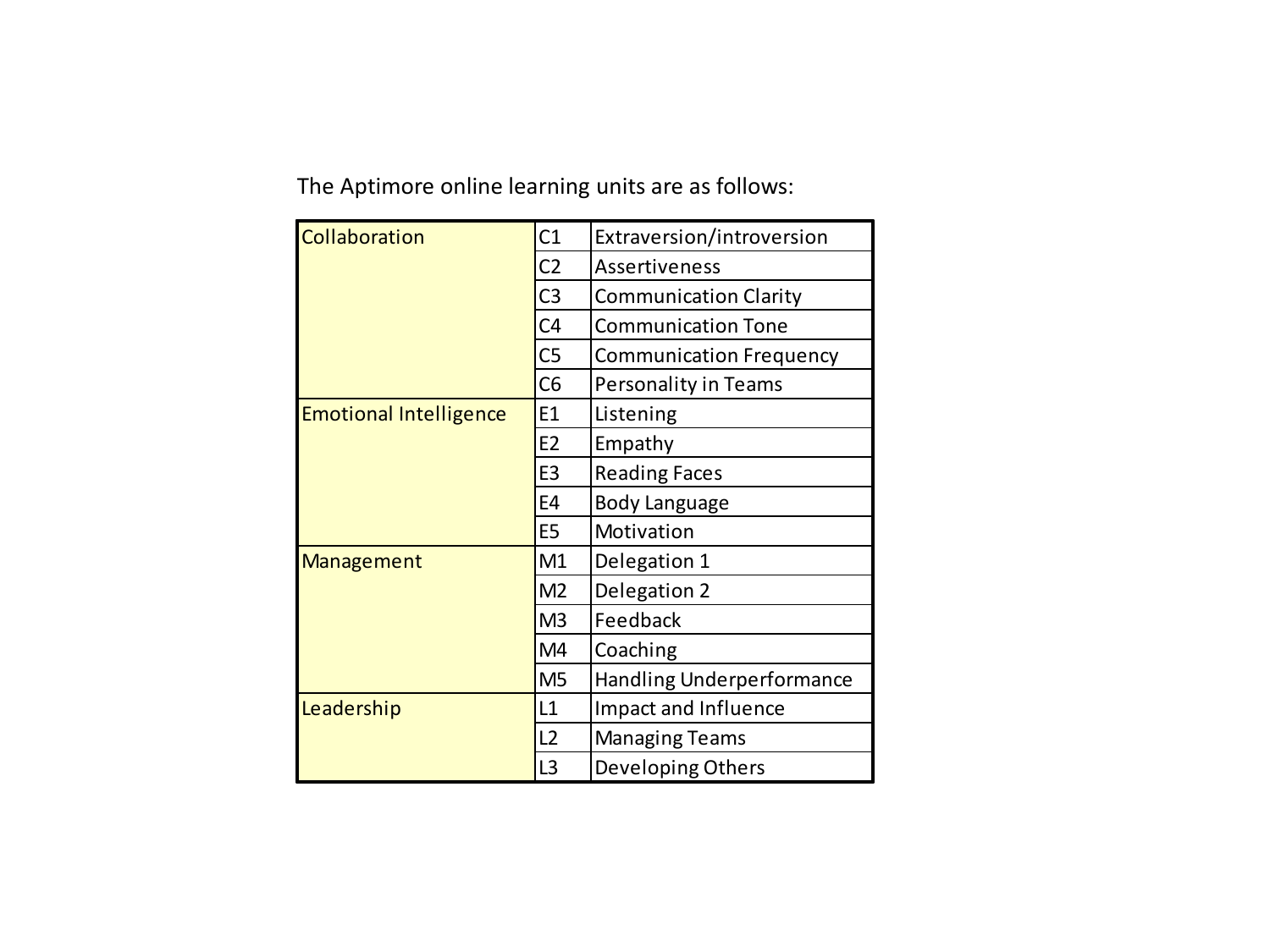## Apprenticeship Standards: Level 3 Team Leader/Supervisor Mapping against Aptimore Learning Units

| <b>KNOWLEDGE</b>       | What is required (through formal learning and applied                   | <b>APTIMORE UNITS</b>               | <b>Suggested Additions</b> |
|------------------------|-------------------------------------------------------------------------|-------------------------------------|----------------------------|
|                        | according to business environment)                                      |                                     |                            |
|                        | Interpersonal excellence - managing people and developing relationships |                                     |                            |
| <b>Leading People</b>  | Understand different leadership styles and the benefits                 | C1 Extraversion/Introversion        | Supplement with further    |
|                        | of coaching to support people and improve performance.                  | <b>C2</b> Assertiveness             | understanding of different |
|                        | Understand organisational cultures, equality, diversity                 | <b>E1</b> Listening                 | types of organisational    |
|                        | and inclusion.                                                          | <b>E2</b> Empathy                   | culture.                   |
|                        |                                                                         | <b>M2</b> Delegation 2              |                            |
|                        |                                                                         | M3 Feedback                         |                            |
|                        |                                                                         | M4 Coaching                         |                            |
|                        |                                                                         | <b>M5</b> Handling Underperformance |                            |
|                        |                                                                         | L1 Impact and Influence             |                            |
|                        |                                                                         | L2 Managing Teams                   |                            |
|                        |                                                                         | L3 Developing Others                |                            |
| <b>Managing People</b> | Understand people and team management models,                           | C1 Extraversion/Introversion        | Supplement with further    |
|                        | including team dynamics and motivation techniques.                      | <b>C2</b> Assertiveness             | understanding of HR        |
|                        | Understand HR systems and legal requirements and                        | <b>C6</b> Personality in Teams      | systems and legal          |
|                        | performance management techniques including setting                     | <b>E5</b> Motivation                | requirements.              |
|                        | goals and objectives, conducting appraisals, reviewing                  | M1 Delegation 1                     |                            |
|                        | performance, absence management, providing                              | M2 Delegation 2                     |                            |
|                        | constructive feedback, and recognising achievement and                  | M3 Feedback                         |                            |
|                        | good behaviour.                                                         | <b>M5</b> Handling Underperformance |                            |
|                        |                                                                         | L2 Managing Teams                   |                            |
|                        |                                                                         | L3 Developing Others                |                            |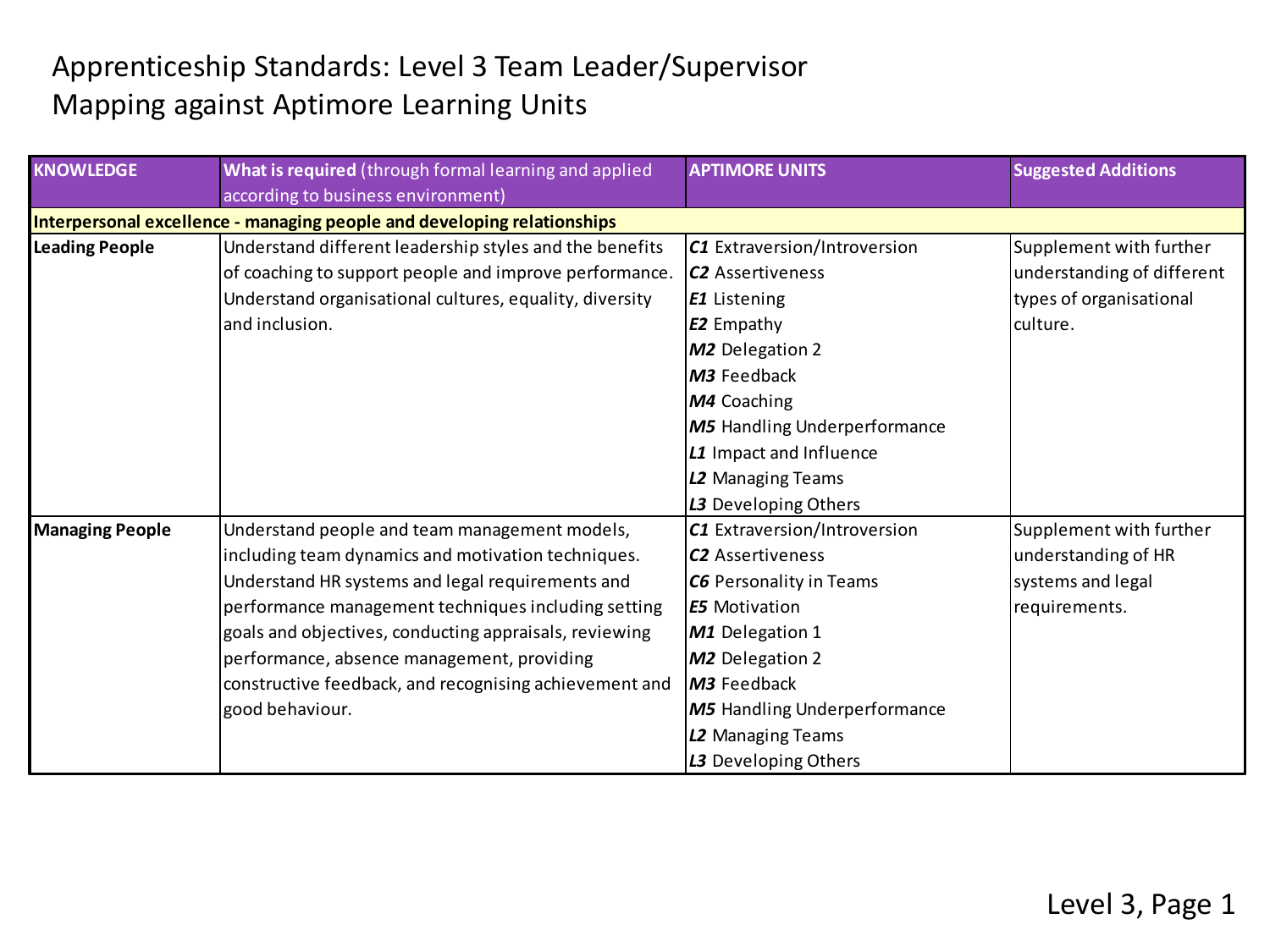| <b>KNOWLEDGE</b> | What is required (through formal learning and applied                                                                               | <b>APTIMORE UNITS</b>           | <b>Suggested Additions</b> |
|------------------|-------------------------------------------------------------------------------------------------------------------------------------|---------------------------------|----------------------------|
|                  | according to business environment)                                                                                                  |                                 |                            |
|                  | Interpersonal excellence - managing people and developing relationships                                                             |                                 |                            |
|                  | Building Relationships Understand approaches to customer and stakeholder                                                            | <b>C2</b> Assertiveness         |                            |
|                  | relationship management, including emotional                                                                                        | <b>C4</b> Communication Tone    |                            |
|                  | intelligence and managing conflict. Know how to facilitate $ C6 $ Personality in Teams                                              |                                 |                            |
|                  | cross team working to support delivery of organisational                                                                            | <b>E1</b> Listening             |                            |
|                  | objectives.                                                                                                                         | E2 Empathy                      |                            |
|                  |                                                                                                                                     | <b>E3</b> Reading Faces         |                            |
|                  |                                                                                                                                     | E4 Body Language                |                            |
|                  |                                                                                                                                     | <b>E5</b> Motivation            |                            |
|                  |                                                                                                                                     | L1 Impact and Influence         |                            |
|                  |                                                                                                                                     | L2 Managing Teams               |                            |
| Communication    | Understand different forms of communication and their                                                                               | <b>C3</b> Communication Clarity |                            |
|                  | application. Know how to chair meetings, hold                                                                                       | <b>C4</b> Communication Tone    |                            |
|                  | challenging conversations, provide constructive feedback                                                                            | C5 Communication Frequency      |                            |
|                  | land understand how to raise concerns.                                                                                              | <b>C6</b> Personality in Teams  |                            |
|                  |                                                                                                                                     | <b>E1</b> Listening             |                            |
|                  |                                                                                                                                     | <b>E2</b> Empathy               |                            |
|                  |                                                                                                                                     | M3 Feedback                     |                            |
|                  |                                                                                                                                     | L1 Impact and Influence         |                            |
|                  | <b>Organisational Performance - delivering results</b>                                                                              |                                 |                            |
|                  | Operational Management, Project Management and Finance as defined in the Apprenticeship Standards are outside the scope of Aptimore |                                 |                            |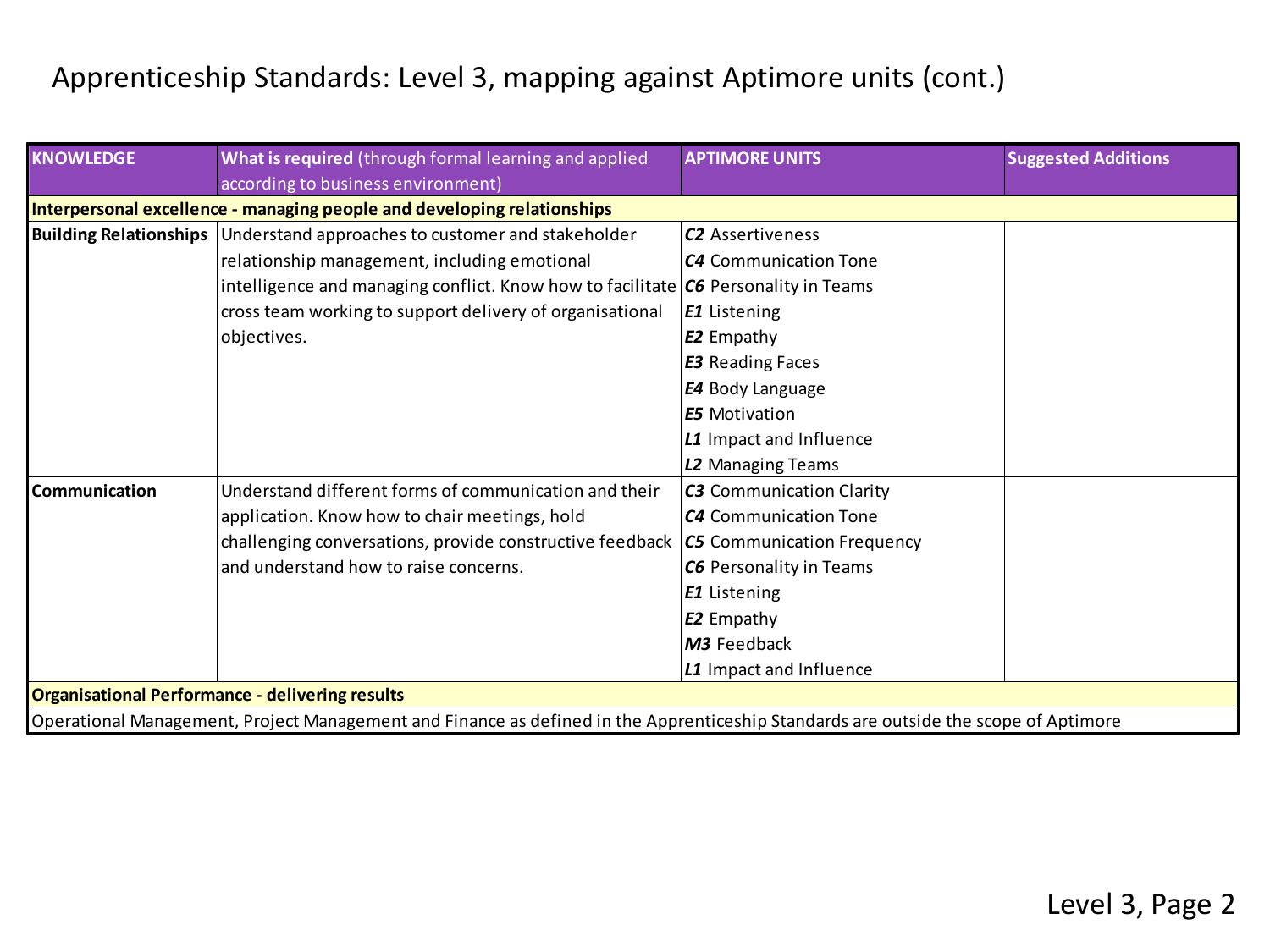| <b>KNOWLEDGE</b>                              | What is required (through formal learning and applied      | <b>APTIMORE UNITS</b>                     | <b>Suggested Additions</b> |
|-----------------------------------------------|------------------------------------------------------------|-------------------------------------------|----------------------------|
|                                               | according to business environment)                         |                                           |                            |
| <b>Personal Effectiveness - managing self</b> |                                                            |                                           |                            |
| <b>Awareness of Self</b>                      | Know how to be self-aware and understand unconsious        | C1 Extraversion/Introversion              | Supplement with models of  |
|                                               | bias and inclusivity. Understand learning styles, feedback | C <sub>2</sub> Assertiveness              | learning styles. Learners  |
|                                               | mechanisms and how to use emotional intelligence.          | <b>C6</b> Personality in Teams            | also need to demonstrate   |
|                                               |                                                            | <b>E1</b> Listening                       | awareness of unconscious   |
|                                               |                                                            | <b>E2</b> Empathy                         | lbias.                     |
|                                               |                                                            | <b>E4</b> Body Language                   |                            |
|                                               |                                                            | M3 Feedback                               |                            |
|                                               |                                                            | L1 Impact and Influence                   |                            |
| <b>Management of Self</b>                     | Understand time management techniques and tools, and       | Aptimore's personalised advice aids self- |                            |
|                                               | how to prioritise activities and approaches to planning.   | management in this regard                 |                            |
|                                               |                                                            |                                           |                            |
| <b>Decision Making</b>                        | Understand problem solving and decision making             | N/A                                       |                            |
|                                               | techniques, and how to analyse data to support decision    |                                           |                            |
|                                               | making.                                                    |                                           |                            |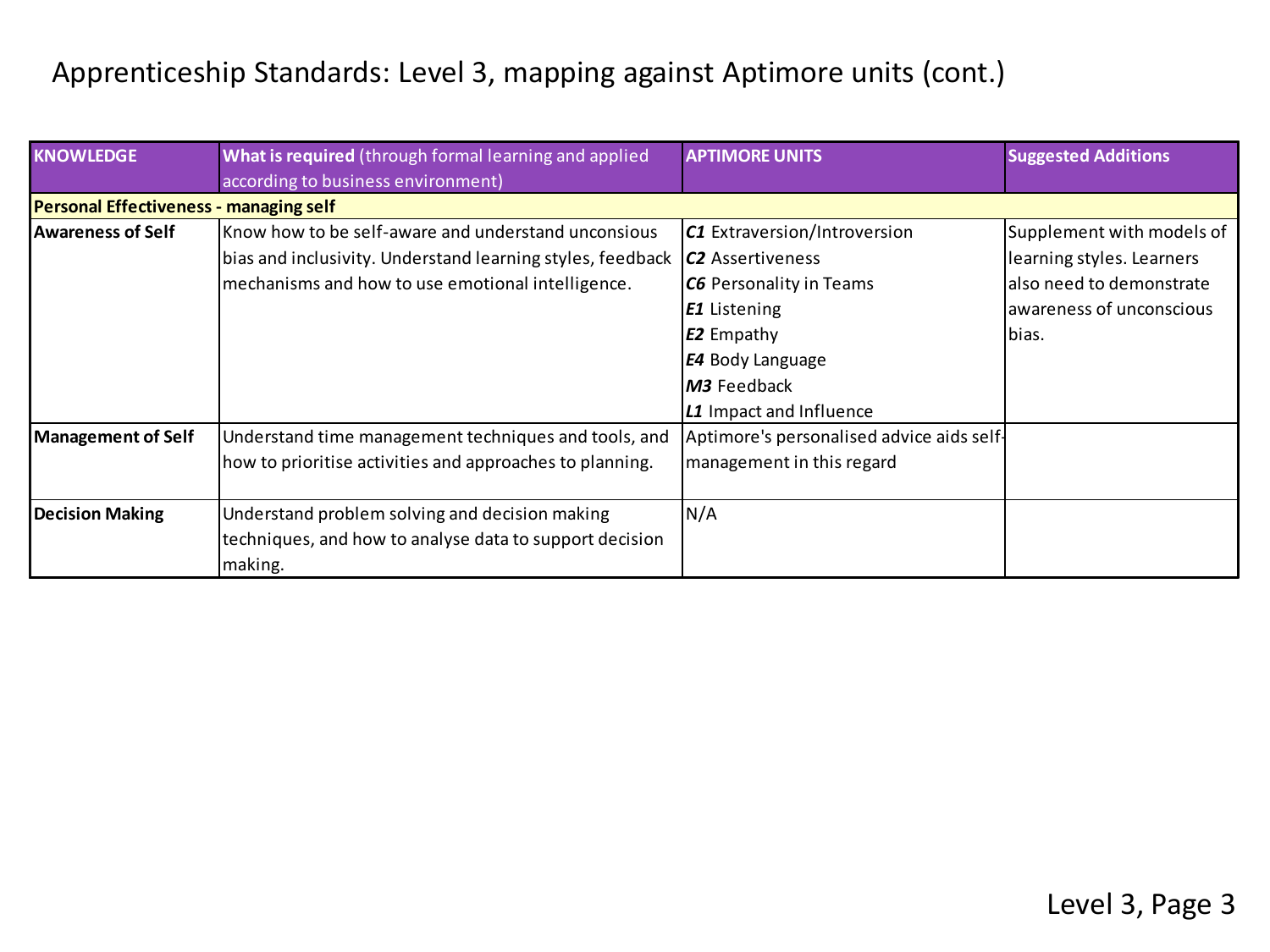| <b>SKILLS</b>                 | What is required (acquired and demonstrated through                                 | <b>APTIMORE UNITS</b>           | <b>Suggested Additions</b>  |
|-------------------------------|-------------------------------------------------------------------------------------|---------------------------------|-----------------------------|
|                               | continuous professional development)                                                |                                 |                             |
|                               | Interpersonal excellence - managing people and developing relationships             |                                 |                             |
| <b>Leading People</b>         | Able to communicate organisation strategy and team                                  | <b>C3</b> Communication Clarity | Supplement with an          |
|                               | purpose, and adapt style to suit the audience. Support the $\overline{M4}$ Coaching |                                 | understanding of the        |
|                               | development of the team and people through coaching,                                | L1 Impact and Influence         | process aspects of managing |
|                               | role modelling values and behaviours, and managing                                  | L2 Managing Teams               | change.                     |
|                               | change effectively.                                                                 |                                 |                             |
| <b>Managing People</b>        | Able to build a high-performing team by supporting and                              | <b>E1</b> Listening             |                             |
|                               | developing individuals, and motivating them to achieve.                             | <b>E2</b> Empathy               |                             |
|                               | Able to set operational and personal goals and objectives                           | <b>E5</b> Motivation            |                             |
|                               | and monitor progress, providing clear guidance and                                  | M1 Delegation 1                 |                             |
|                               | feedback.                                                                           | M2 Delegation 2                 |                             |
|                               |                                                                                     | M3 Feedback                     |                             |
|                               |                                                                                     | L2 Managing Teams               |                             |
|                               |                                                                                     | L3 Developing Others            |                             |
| <b>Building Relationships</b> | Building trust with and across the team, using effective                            | C1 Extraversion/Introversion    |                             |
|                               | negotiation and influencing skills, and managing any                                | <b>C2</b> Assertiveness         |                             |
|                               | conflicts. Able to input to discussions and provide                                 | <b>C4</b> Communication Tone    |                             |
|                               | feedback (to team and more widely), and identify and                                | <b>C6</b> Personality in Teams  |                             |
|                               | share good practice across teams. Building relationships                            | <b>E1</b> Listening             |                             |
|                               | with customers and managing those effectively.                                      | <b>E2</b> Empathy               |                             |
|                               |                                                                                     | <b>E4</b> Body Language         |                             |
|                               |                                                                                     | M3 Feedback                     |                             |
|                               |                                                                                     | L1 Impact and Influence         |                             |
|                               |                                                                                     | L2 Managing Teams               |                             |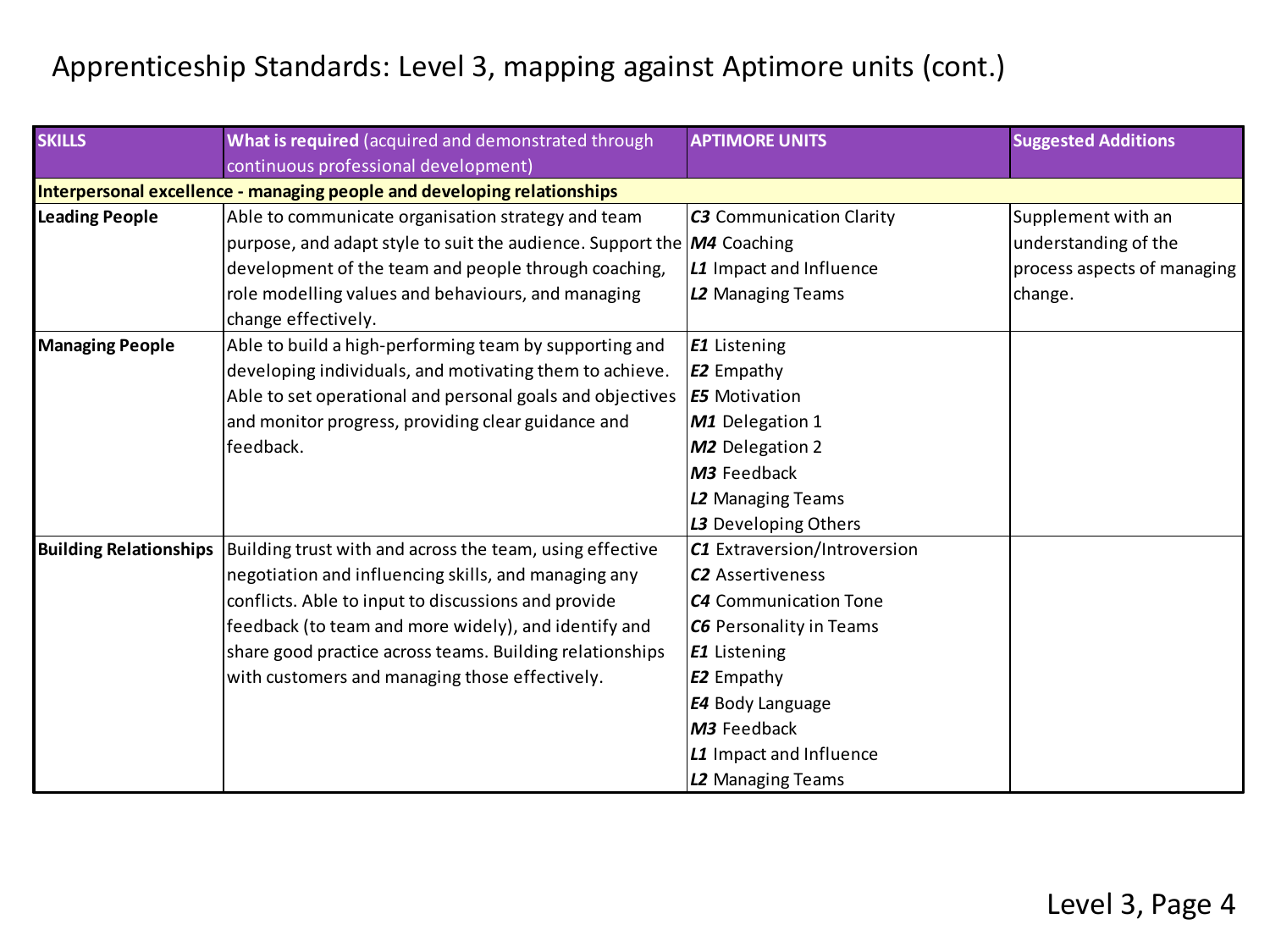| <b>SKILLS</b>                          | What is required (acquired and demonstrated through                                                                                 | <b>APTIMORE UNITS</b>             | <b>Suggested Additions</b> |
|----------------------------------------|-------------------------------------------------------------------------------------------------------------------------------------|-----------------------------------|----------------------------|
|                                        | continuous professional development)                                                                                                |                                   |                            |
|                                        | Interpersonal excellence - managing people and developing relationships                                                             |                                   |                            |
| Communication                          | Able to communicate effectively (verbal, written, digital), $ C3$ Communication Clarity                                             |                                   |                            |
|                                        | chair meetings and present to team and management.                                                                                  | <b>C4</b> Communication Tone      |                            |
|                                        | Use of active listening and provision of constructive                                                                               | <b>C5</b> Communication Frequency |                            |
|                                        | feedback.                                                                                                                           | <b>C6</b> Personality in Teams    |                            |
|                                        |                                                                                                                                     | <b>E1</b> Listening               |                            |
|                                        |                                                                                                                                     | M3 Feedback                       |                            |
|                                        | <b>Organisational Performance - delivering results</b>                                                                              |                                   |                            |
|                                        | Operational Management, Project Management and Finance as defined in the Apprenticeship Standards are outside the scope of Aptimore |                                   |                            |
| Personal Effectiveness - managing self |                                                                                                                                     |                                   |                            |
| Awareness of Self                      | Able to reflect on own performance, seek feedback,                                                                                  | Aptimore development plan         |                            |
|                                        | understand why things happen, and make timely changes                                                                               | M3 Feedback                       |                            |
|                                        | by applying learning from feedback received.                                                                                        |                                   |                            |
| Management of Self                     | Able to create an effective personal development plan,                                                                              | Aptimore development plan         |                            |
|                                        | and use time management techniques to manage                                                                                        |                                   |                            |
|                                        | workload and pressure.                                                                                                              |                                   |                            |
| <b>Decision Making</b>                 | Use of effective problem solving techniques to make                                                                                 | N/A                               |                            |
|                                        | decisions relating to delivery using information from the                                                                           |                                   |                            |
|                                        | team and others, and able to escalate issues when                                                                                   |                                   |                            |
|                                        | required.                                                                                                                           |                                   |                            |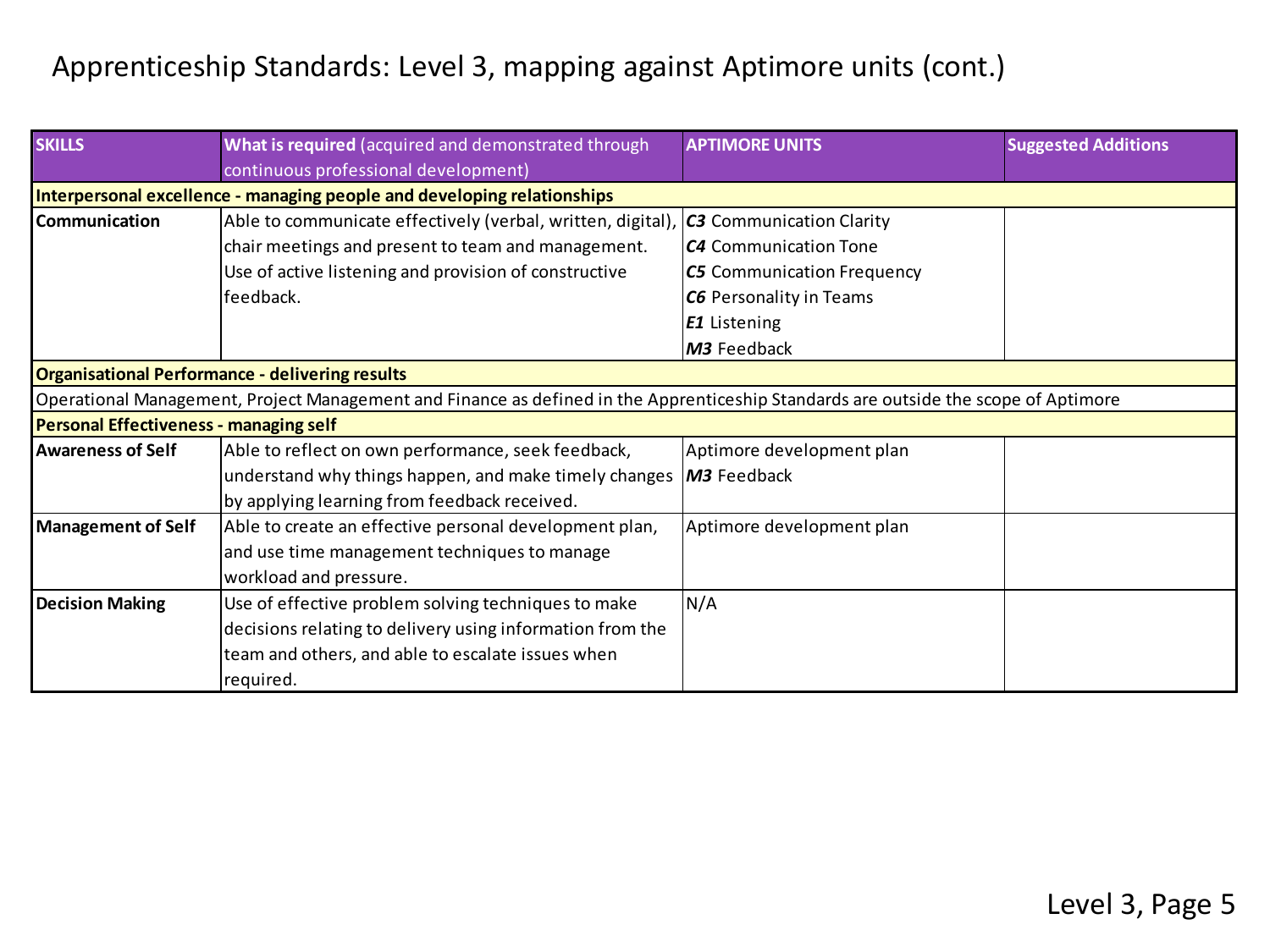| <b>BEHAVIOURS</b>    | What is required (acquired and demonstrated through<br>continuous professional development) | <b>APTIMORE UNITS</b>               | <b>Suggested Additions</b> |
|----------------------|---------------------------------------------------------------------------------------------|-------------------------------------|----------------------------|
| Takes responsibility | Drive to achieve in all aspects of work. Demonstrates                                       | C <sub>2</sub> Assertiveness        |                            |
|                      | resilience and accountability. Determination when                                           | E5 Motivation                       |                            |
|                      | managing difficult situations.                                                              | <b>M5</b> Handling Underperformance |                            |
|                      |                                                                                             | L1 Impact and Influence             |                            |
| Inclusive            | Open, approachable, authentic, and able to build trust                                      | C1 Extraversion/Introversion        |                            |
|                      | with others. Seeks views of others.                                                         | <b>C2</b> Assertiveness             |                            |
|                      |                                                                                             | C6 Personality in Teams             |                            |
|                      |                                                                                             | <b>E1</b> Listening                 |                            |
|                      |                                                                                             | <b>E4</b> Body Language             |                            |
|                      |                                                                                             | L1 Impact and Influence             |                            |
| Agile                | Flexible to the needs of the organisation. Is creative,                                     | M3 Feedback                         |                            |
|                      | innovative and enterprising when seeking solutions to                                       | L1 Impact and Influence             |                            |
|                      | business needs. Positive and adaptable, responds well to                                    |                                     |                            |
|                      | feedback and need for change.                                                               |                                     |                            |
| Professionalism      | Sets an example, and is fair, consistent and impartial.                                     |                                     |                            |
|                      | Open and honest. Operates within organisational values.                                     |                                     |                            |
|                      |                                                                                             |                                     |                            |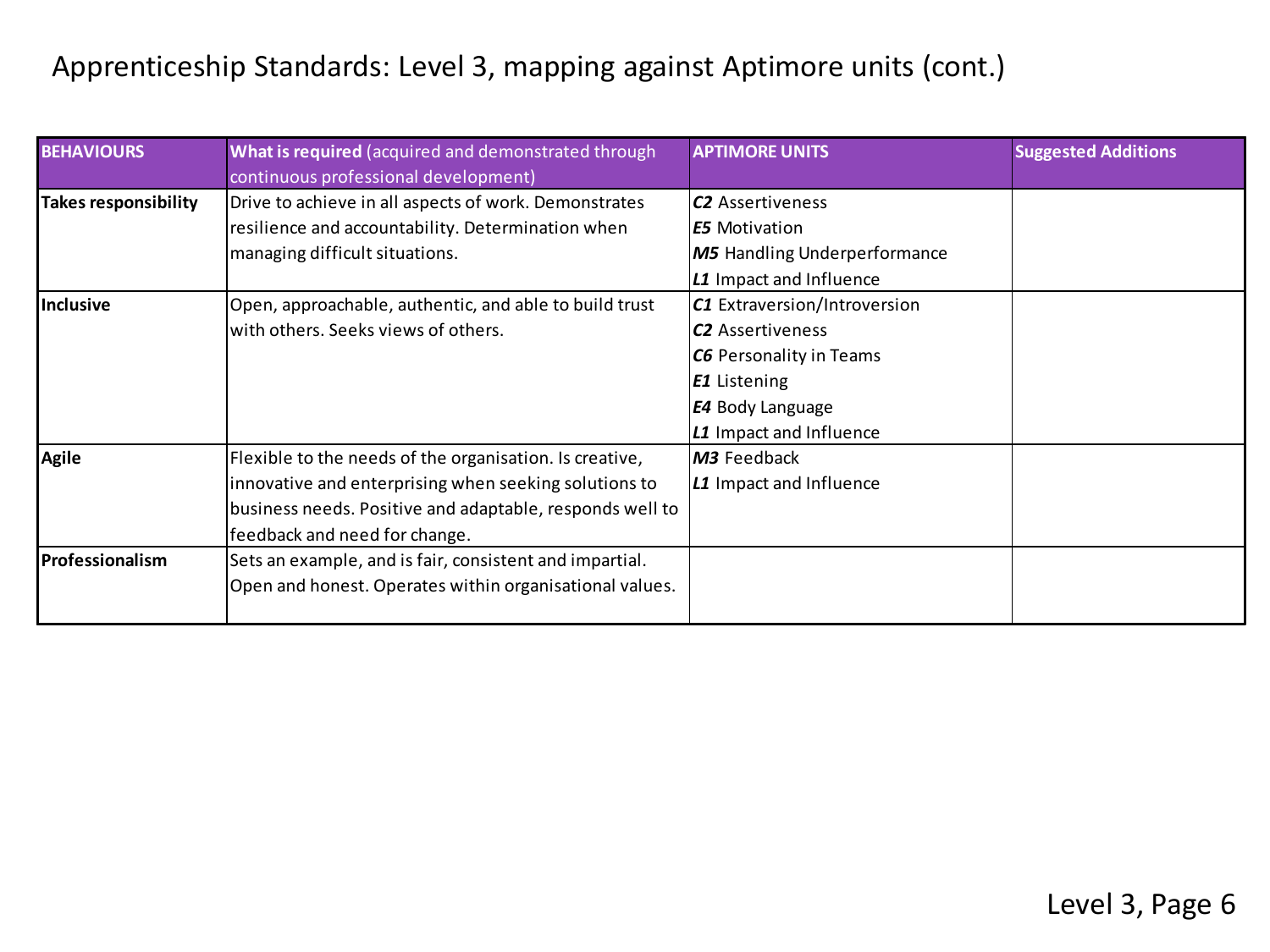## Apprenticeship Standards: Level 5 Operations/Departmental Manager Mapping against Aptimore Learning Units

| <b>KNOWLEDGE</b> | What is required (through formal learning and applied                            | <b>APTIMORE UNITS</b>               | <b>Suggested Additions</b>    |
|------------------|----------------------------------------------------------------------------------|-------------------------------------|-------------------------------|
|                  | according to business environment)                                               |                                     |                               |
|                  | Interpersonal excellence - managing people and developing relationships          |                                     |                               |
| Leading People   | Understand different leadership styles, how to lead                              | C1 Extraversion/Introversion        | Supplement with further       |
|                  | multiple and remote teams and manage team leaders.                               | <b>C2</b> Assertiveness             | understanding of types of     |
|                  | Know how to motivate and improve performance,                                    | <b>E1</b> Listening                 | organisational culture. Also, |
|                  | supporting people using coaching and mentoring                                   | E2 Empathy                          | an understanding of how       |
|                  | approaches. Understand organisational cultures and                               | <b>IE5</b> Motivation               | team management               |
|                  | diversity and their impact on leading and managing                               | M1 Delegation 1                     | techniques would be           |
|                  | change. Know how to delegate effectively.                                        | M2 Delegation 2                     | adapted for remote teams.     |
|                  |                                                                                  | M3 Feedback                         |                               |
|                  |                                                                                  | M4 Coaching                         |                               |
|                  |                                                                                  | <b>M5</b> Handling Underperformance |                               |
|                  |                                                                                  | L1 Impact and Influence             |                               |
|                  |                                                                                  | L2 Managing Teams                   |                               |
|                  |                                                                                  | L3 Developing Others                |                               |
| Managing People  | Know how to manage multiple teams, and develop high                              | <b>C6</b> Personality in Teams      | Supplement with further       |
|                  | performing teams. Understand performance management $\overline{M1}$ Delegation 1 |                                     | understanding of process      |
|                  | techniques, talent management models and how to                                  | M <sub>2</sub> Delegation 2         | aspects of recruitment.       |
|                  | recruit and develop people.                                                      | M3 Feedback                         |                               |
|                  |                                                                                  | <b>M5</b> Handling Underperformance |                               |
|                  |                                                                                  | L2 Managing Teams                   |                               |
|                  |                                                                                  | L3 Developing Others                |                               |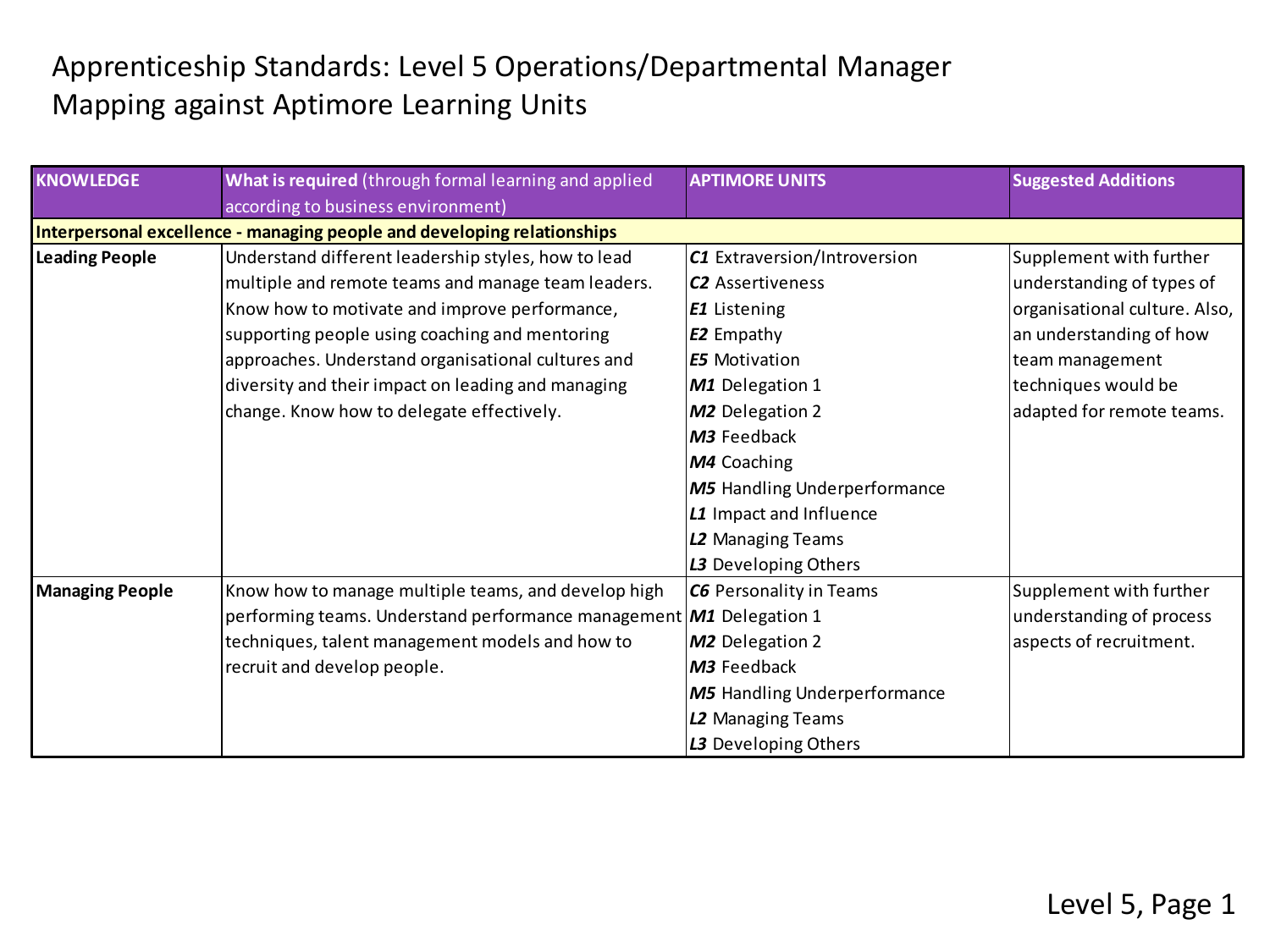| <b>KNOWLEDGE</b> | What is required (through formal learning and applied                                                                               | <b>APTIMORE UNITS</b>             | <b>Suggested Additions</b> |  |  |
|------------------|-------------------------------------------------------------------------------------------------------------------------------------|-----------------------------------|----------------------------|--|--|
|                  | according to business environment)                                                                                                  |                                   |                            |  |  |
|                  | Interpersonal excellence - managing people and developing relationships                                                             |                                   |                            |  |  |
|                  | Building Relationships Understand approaches to partner, stakeholder and                                                            | C1 Extraversion/Introversion      | Supplement with further    |  |  |
|                  | supplier relationship management including negotiation,                                                                             | <b>C2</b> Assertiveness           | understanding of how to    |  |  |
|                  | influencing and effective networking. Knowledge of                                                                                  | <b>C4</b> Communication Tone      | identify and share best    |  |  |
|                  | collaborative working techniques to enable delivery                                                                                 | <b>E2</b> Empathy                 | practice.                  |  |  |
|                  | through others and how to share best practice. Know how                                                                             | <b>E4</b> Body Language           |                            |  |  |
|                  | to manage conflict at all levels.                                                                                                   | <b>E5</b> Motivation              |                            |  |  |
|                  |                                                                                                                                     | L1 Impact and Influence           |                            |  |  |
| Communication    | Understand interpersonal skills and different forms of                                                                              | <b>C3</b> Communication Clarity   |                            |  |  |
|                  | communication and techniques (verbal, written, non-                                                                                 | <b>C4</b> Communication Tone      |                            |  |  |
|                  | verbal, digital) and how to apply them appropriately.                                                                               | <b>C5</b> Communication Frequency |                            |  |  |
|                  |                                                                                                                                     | <b>C6</b> Personality in Teams    |                            |  |  |
|                  |                                                                                                                                     | <b>E1</b> Listening               |                            |  |  |
|                  |                                                                                                                                     | <b>E2</b> Empathy                 |                            |  |  |
|                  |                                                                                                                                     | <b>E3</b> Reading Faces           |                            |  |  |
|                  |                                                                                                                                     | <b>E4</b> Body Language           |                            |  |  |
|                  |                                                                                                                                     | L1 Impact and Influence           |                            |  |  |
|                  | Organisational Performance - delivering results                                                                                     |                                   |                            |  |  |
|                  | Operational Management, Project Management and Finance as defined in the Apprenticeship Standards are outside the scope of Aptimore |                                   |                            |  |  |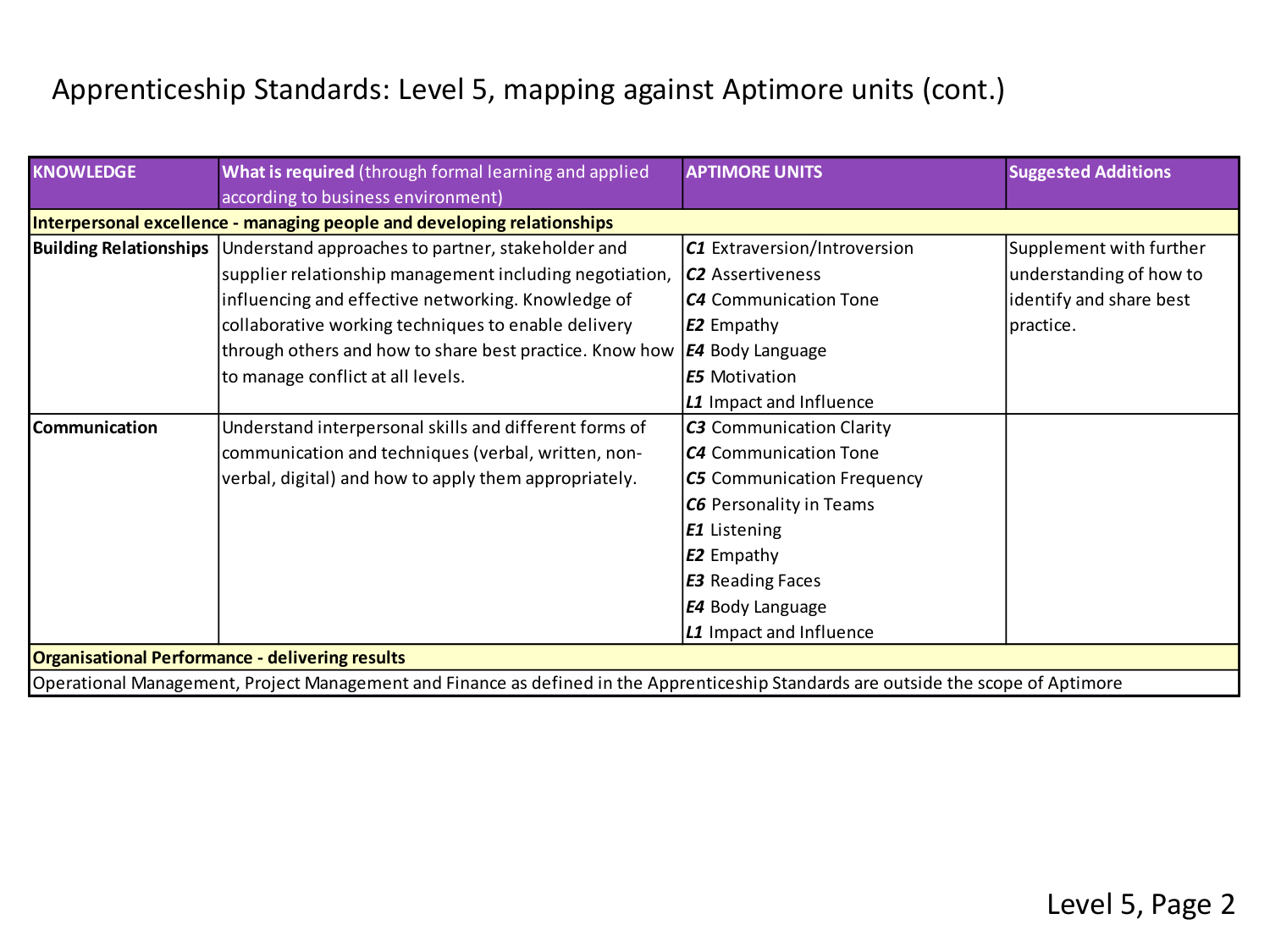| <b>KNOWLEDGE</b>                              | What is required (through formal learning and applied<br>according to business environment) | <b>APTIMORE UNITS</b>                     | <b>Suggested Additions</b> |
|-----------------------------------------------|---------------------------------------------------------------------------------------------|-------------------------------------------|----------------------------|
| <b>Personal Effectiveness - managing self</b> |                                                                                             |                                           |                            |
| <b>Awareness of Self</b>                      | Understand own impact and emotional intelligence.                                           | C1 Extraversion/Introversion              | Supplement with            |
|                                               | Understand different learning and behaviour styles.                                         | <b>C2</b> Assertiveness                   | knowledge on models of     |
|                                               |                                                                                             | <b>C6</b> Personality in Teams            | learning styles.           |
|                                               |                                                                                             | <b>E1</b> Listening                       |                            |
|                                               |                                                                                             | <b>E2</b> Empathy                         |                            |
|                                               |                                                                                             | <b>E4</b> Body Language                   |                            |
|                                               |                                                                                             | L1 Impact and Influence                   |                            |
| Management of Self                            | Understand time management techniques and tools, and                                        | Aptimore's personalised advice aids self- |                            |
|                                               | how to prioritise activities and the use of different                                       | management in this regard                 |                            |
|                                               | approaches to planning, including managing multiple                                         |                                           |                            |
|                                               | tasks.                                                                                      |                                           |                            |
| <b>Decision Making</b>                        | Understand problem solving and decision making                                              | N/A                                       |                            |
|                                               | techniques, including data analysis. Understand                                             |                                           |                            |
|                                               | organisational values and ethics and their impact on                                        |                                           |                            |
|                                               | decision making.                                                                            |                                           |                            |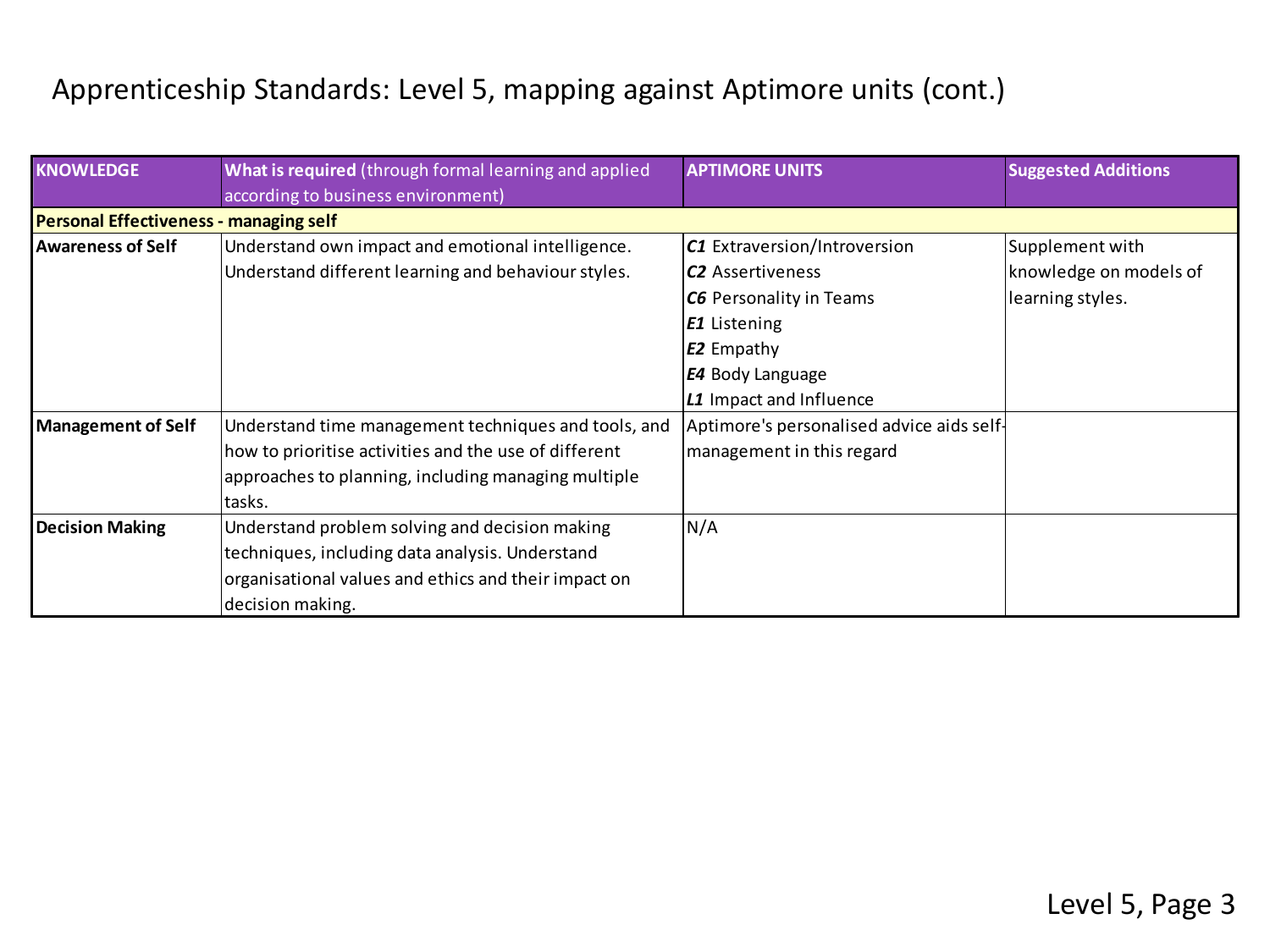| <b>SKILLS</b>                 | What is required (acquired and demonstrated through                     | <b>APTIMORE UNITS</b>               | <b>Suggested Additions</b>     |
|-------------------------------|-------------------------------------------------------------------------|-------------------------------------|--------------------------------|
|                               | continuous professional development)                                    |                                     |                                |
|                               | Interpersonal excellence - managing people and developing relationships |                                     |                                |
| Leading People                | Able to communicate organisational vision and goals and                 | <b>C3</b> Communication Clarity     | Supplement with learning       |
|                               | how these apply to teams. Support development through                   | M2 Delegation 2                     | on process aspects of          |
|                               | coaching and mentoring, and enable and support high                     | M4 Coaching                         | change leadership - how to     |
|                               | performance working. Able to support the management                     | <b>M5</b> Handling Underperformance | plan and execute change.       |
|                               | of change within the organisation.                                      | L1 Impact and Influence             |                                |
|                               |                                                                         | L2 Managing Teams                   |                                |
|                               |                                                                         | L3 Developing Others                |                                |
| <b>Managing People</b>        | Able to manage talent and performance. Develop, build                   | <b>E1</b> Listening                 |                                |
|                               | and motivate teams by identifying their strengths and                   | <b>E2</b> Empathy                   |                                |
|                               | enabling development within the workplace. Able to                      | <b>E5</b> Motivation                |                                |
|                               | delegate and enable delivery through others.                            | M1 Delegation 1                     |                                |
|                               |                                                                         | M2 Delegation 2                     |                                |
|                               |                                                                         | M3 Feedback                         |                                |
|                               |                                                                         | L2 Managing Teams                   |                                |
|                               |                                                                         | L3 Developing Others                |                                |
| <b>Building Relationships</b> | Able to build trust, and use effective negotiation and                  | C1 Extraversion/Introversion        | Supplement with                |
|                               | influencing skills and manage conflict. Able to identify                | <b>C2</b> Assertiveness             | understanding of how to        |
|                               | and share good practice, and work collaboratively with                  | C4 Communication Tone               | identify and share best        |
|                               | others both inside and outside of the organisation. Use of              | <b>C6</b> Personality in Teams      | practice. Learners should      |
|                               | specialist advice and support to deliver against plans.                 | <b>E1</b> Listening                 | also understand how to         |
|                               |                                                                         | <b>E2</b> Empathy                   | identify when and how to       |
|                               |                                                                         | E4 Body Language                    | bring in specialist advice and |
|                               |                                                                         | M3 Feedback                         | skills to deliver against      |
|                               |                                                                         | L1 Impact and Influence             | plans.                         |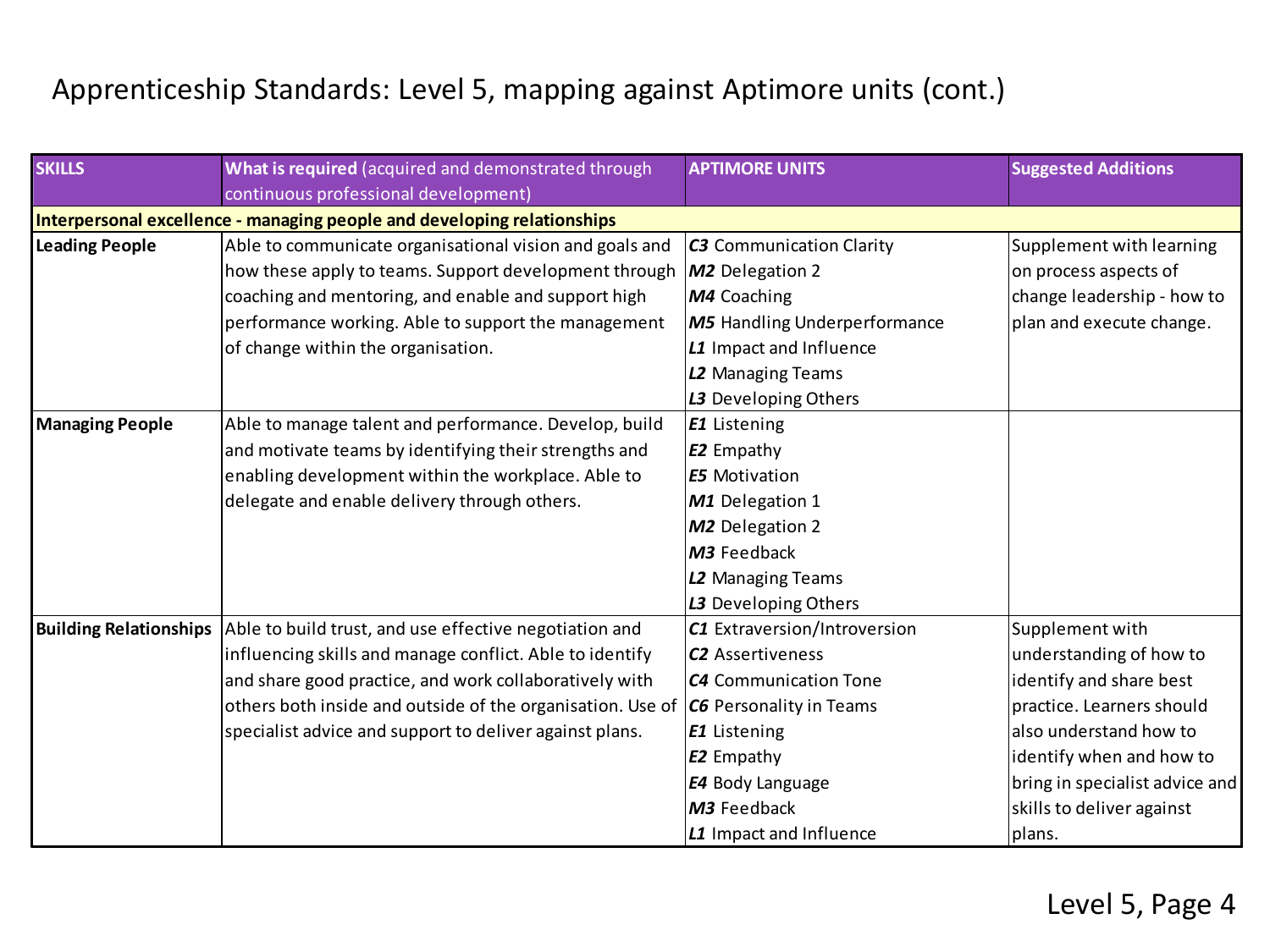| <b>SKILLS</b>                          | What is required (acquired and demonstrated through                                                                                 | <b>APTIMORE UNITS</b>             | <b>Suggested Additions</b> |
|----------------------------------------|-------------------------------------------------------------------------------------------------------------------------------------|-----------------------------------|----------------------------|
|                                        | continuous professional development)                                                                                                |                                   |                            |
|                                        | Interpersonal excellence - managing people and developing relationships                                                             |                                   |                            |
| l Communication                        | Able to communicate effectively (verbal, non-verbal,                                                                                | <b>C3</b> Communication Clarity   | Ensure learners            |
|                                        | written, digital) and be flexible in communication style.                                                                           | <b>C4</b> Communication Tone      | demonstrate an ability to  |
|                                        | Able to chair meetings and present using a range of                                                                                 | <b>C5</b> Communication Frequency | present using a range of   |
|                                        | media. Use of active listening, and able to challenge and                                                                           | <b>C6</b> Personality in Teams    | lmedia.                    |
|                                        | give constructive feedback.                                                                                                         | <b>E1</b> Listening               |                            |
|                                        |                                                                                                                                     | <b>E4</b> Body Language           |                            |
|                                        |                                                                                                                                     | M3 Feedback                       |                            |
|                                        | <b>Organisational Performance - delivering results</b>                                                                              |                                   |                            |
|                                        | Operational Management, Project Management and Finance as defined in the Apprenticeship Standards are outside the scope of Aptimore |                                   |                            |
| Personal Effectiveness - managing self |                                                                                                                                     |                                   |                            |
| Awareness of Self                      | Able to reflect on own performance, working style and its Aptimore development plan                                                 |                                   |                            |
|                                        | impact on others.                                                                                                                   | <b>C2</b> Assertiveness           |                            |
|                                        |                                                                                                                                     | <b>C6</b> Personality in Teams    |                            |
|                                        |                                                                                                                                     | M2 Delegation 2                   |                            |
|                                        |                                                                                                                                     | L1 Impact and Influence           |                            |
| Management of Self                     | Able to create a personal development plan. Use of time                                                                             | Aptimore development plan         |                            |
|                                        | management and prioritisation techniques.                                                                                           |                                   |                            |
| Decision Making                        | Able to undertake critical analysis and evaluation to                                                                               | N/A                               |                            |
|                                        | support decision making. Use of effective problem                                                                                   |                                   |                            |
|                                        | solving techniques.                                                                                                                 |                                   |                            |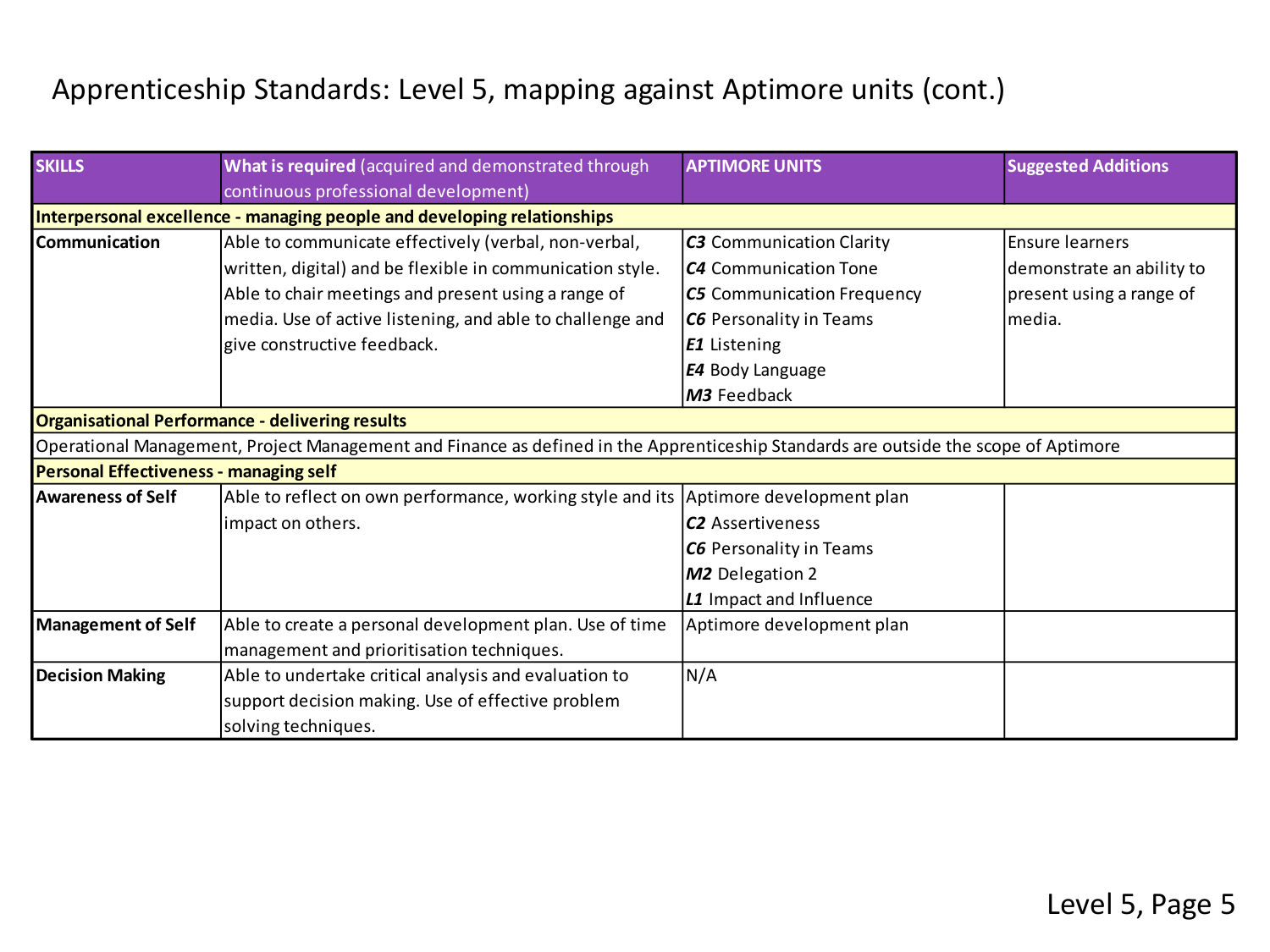| <b>BEHAVIOURS</b>       | What is required (acquired and demonstrated through<br>continuous professional development)                                                                                                                                                    | <b>APTIMORE UNITS</b>                                                                                                                                           | <b>Suggested Additions</b> |
|-------------------------|------------------------------------------------------------------------------------------------------------------------------------------------------------------------------------------------------------------------------------------------|-----------------------------------------------------------------------------------------------------------------------------------------------------------------|----------------------------|
| Takes responsibility    | Drive to achieve in all aspects of work. Demonstrates<br>resilience and accountability. Determination when<br>managing difficult situations. Seeks new opportunities.                                                                          | <b>C2</b> Assertiveness<br><b>E5</b> Motivation<br><b>M5</b> Handling Underperformance<br>L1 Impact and Influence                                               |                            |
| Inclusive               | Open, approachable, authentic, and able to build trust<br>with others. Seeks the views of others and values<br>diversity.                                                                                                                      | C1 Extraversion/Introversion<br><b>C2</b> Assertiveness<br><b>C6</b> Personality in Teams<br>E1 Listening<br><b>E4</b> Body Language<br>L1 Impact and Influence |                            |
| Agile                   | Flexible to the needs of the organisation. Is creative<br>innovative and enterprising when seeking solutions to<br>busienss needs. Positive and adaptable, responding well<br>to feedback and need for change. Open to new ways of<br>working. | M3 Feedback<br>L1 Impact and Influence                                                                                                                          |                            |
| <b>IProfessionalism</b> | Sets an example, and is fair, consistent and impartial.<br>Open and honest. Operates within organisational values.                                                                                                                             |                                                                                                                                                                 |                            |